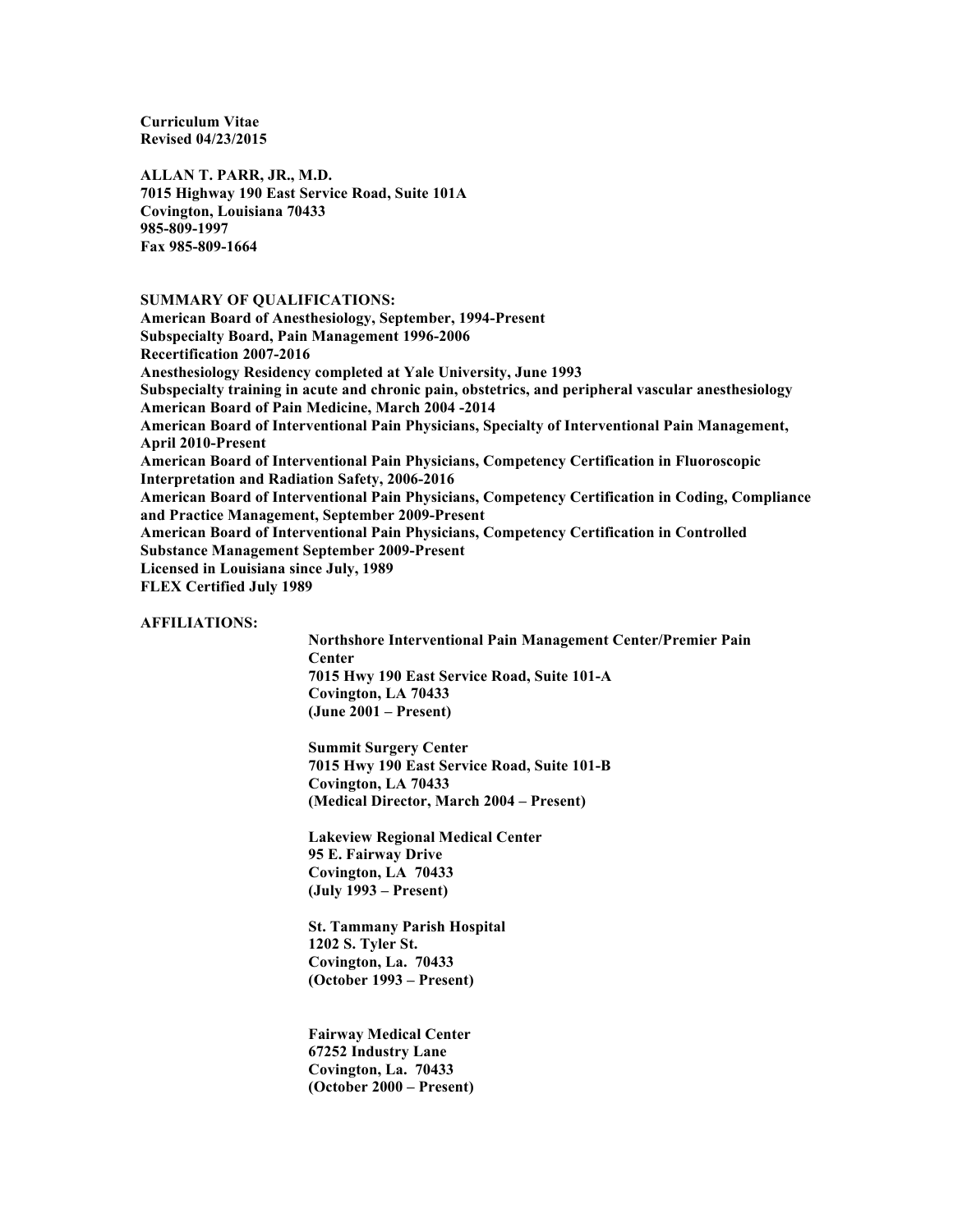**LSU Health Sciences Center 1542 Tulane Avenue New Orleans, LA 70112 (May 2005-present)**

#### **MEMBERSHIPS, ACTIVITIES, HONORS:**

**Louisiana Medical Association (1993-present) American Society of Interventional Pain Physicians, (ASIPP) Formerly Board Member and Executive Vice President, President Society of Interventional Pain Management Surgery Centers Board Member American Board of Interventional Pain Physicians Board Member, Diplomat, Examiner, Proctor Louisiana Society of Interventional Pain Physicians, (LSIPP) Executive director 2001, President 2001-2004 Society of Interventional Pain Management Surgery Centers Louisiana Ambulatory Surgery Center Association (LASA) Federated Ambulatory Surgery Center Association (FASA) American Academy of Physical Medicine Rehab American Academy of Pain Medicine International Spinal Injection Society American Society of Anesthesiologists (1990-present) St. Tammany Medical Society Medical Director, Summit Surgery Center (2004-present) Medical Director, Fairway Medical Center (2000-2004) Medical Director, Lakeview Regional Medical Center Hospice (November 1997-1999) Pain Management task force under direction of State Representative (11/1997) Chairman of Credential Committee, Lakeview Regional Medical Center (January 1996-January 1999) Vice Chief of Surgery, Lakeview Regional Medical Center, (1996) Vice President, Lakeview Anesthesia (April 1995-July 2001) Director of Pain Management, Lakeview Anesthesia Associates (1995) Medical Executive Committee, Lakeview Regional Medical Center (1995-1999) The Pain Medicine Journal Club (1995-present) Association of Anesthesia Clinical Directors (1995) American Academy of Cosmetic Physicians Associate Membership (September 2008-present) American Academy of Cosmetic Surgery Affiliate Membership (January 2009-present) Louisiana State University faculty** 

**EDUCATION: 1989 Medical Degree Louisiana State University Medical Center Shreveport, LA**

**1985 Bachelor of Science Louisiana College Pineville, LA**

#### **Honors, Activities, Memberships:**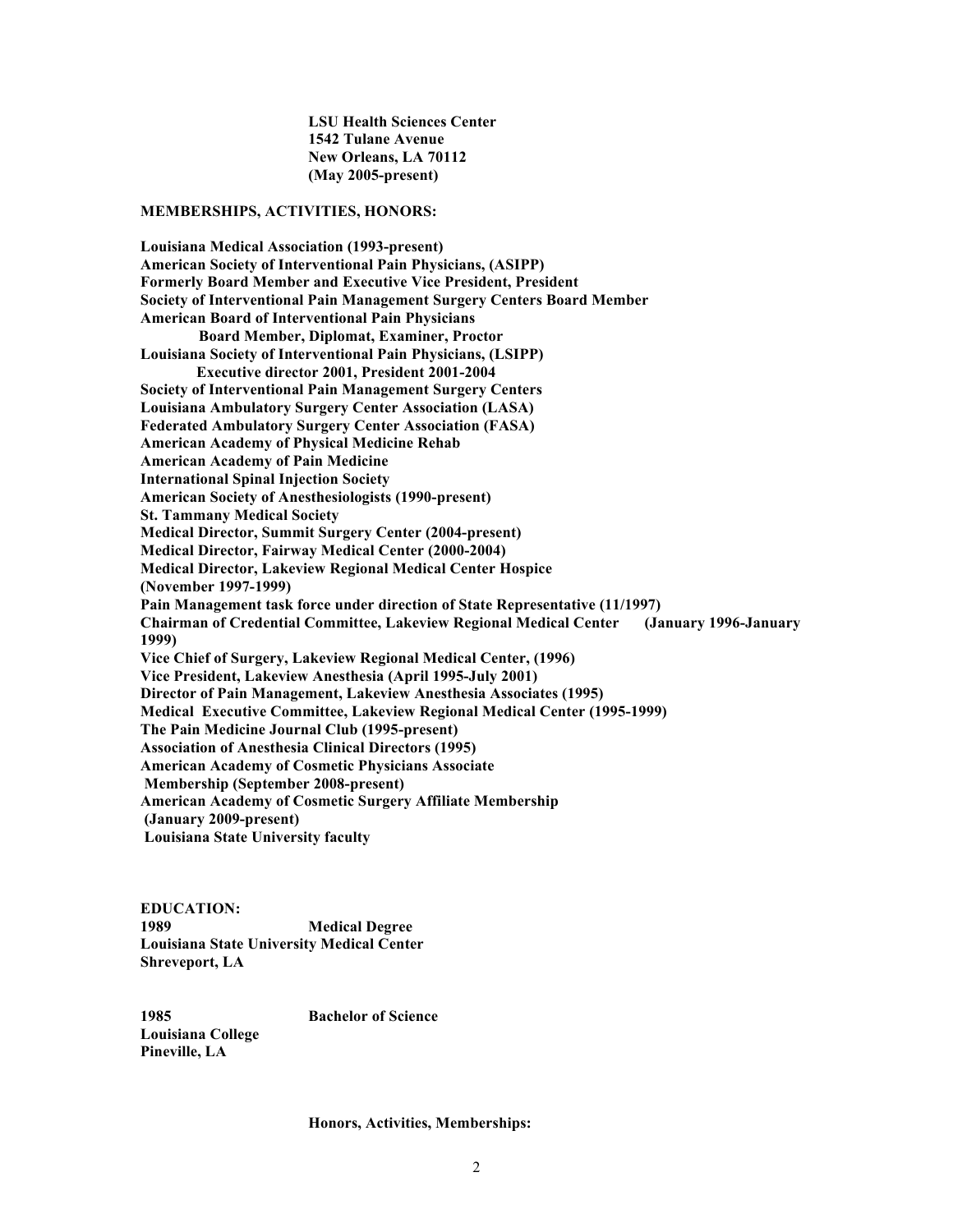**College Dean's List (1981-1985) American Society of Anesthesiologists Society of Cardiothoracic Anesthesia National Dean's List (1983-1984) Who's Who at American Colleges (1984) Jarrell Memorial Award for Outstanding Pre-Medical (1984) Alpha Chi National Honor Society (1981 – 1985) Treasurer of Alpha Epsilon Delta (Pre Medical Honor Society) (1983-1984) Board of Trustees, Louisiana College, (December 1996-December 1997)**

## **RESIDENCY:**

**June 1990-1993 Anesthesiology Specialty Training in Pain Management Yale University School of Medicine New Haven, CT Chairman: Paul Barash, MD**

**Honors, Activities, Memberships**

**Chief Resident V.A. Hospital, West Haven, CT**

**American Society of Anesthesiologists Society of Cardiothoracic Anesthesia Internal Anesthesia Research Society Connecticut State Society of Anesthesiology American Society of Interventional Pain Physicians American Academy of Physical Medicine Rehab International Spinal Injection Society**

### **INTERNSHIP:**

**June 1989-July 1990 Ochsner Medical Center New Orleans, LA Emphasis on Pediatric and Neonatal Intensive Care Neonatal Air Transport**

**Honors, Activities, Memberships:**

**Christian Medical Association (1985-1986) American Medical Association, Student Division Member (1985-1986) American College of Emergency Medicine Committee, Student Representative (1986-1987) Louisiana State Medical Society (1987-1988) Louisiana Regional Poison Control Center Employee (1987-1988)**

**LICENSURE: Louisiana Medical License # 020506**

# **BOARD CERTIFICATION:**

**Anesthesiology, September 1994- Present American Board Association Diplomat of Pain Management, September 1995- 2006 American Board Association Diplomat of Pain Management, Recertification 2006-2016 American Board of Pain Medicine 2004- Present American Board of Interventional Pain Physicians, Specialty of Interventional Pain Management, April 2010- Present American Board of Interventional Pain Physicians, Competency Certification in Fluoroscopic Interpretation & Radiation Safety 09/06-09/2016 American Board of Interventional Pain Physicians, Competency Certification in Controlled Substance Management 09/2009- Present**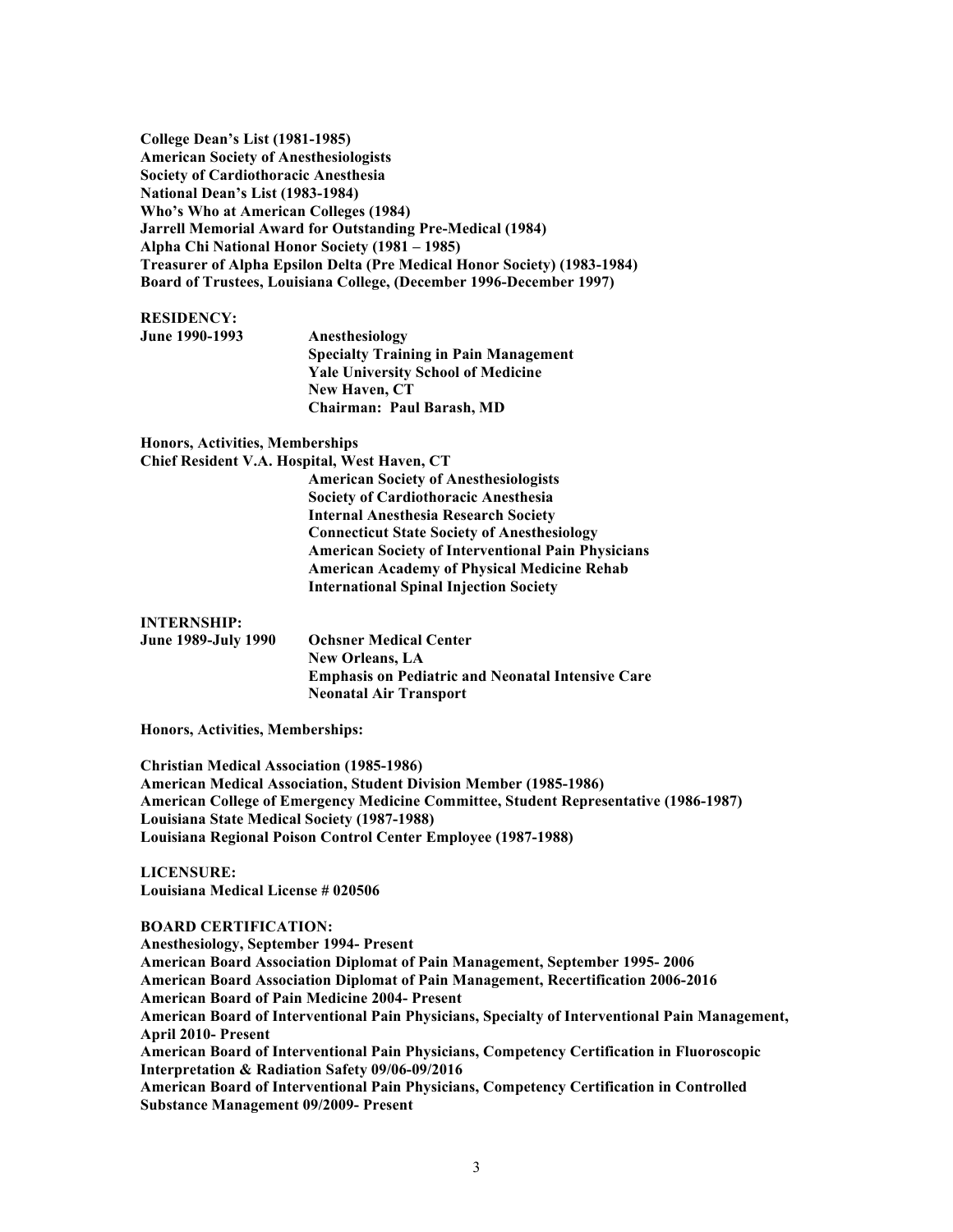**American Board of Interventional Pain Physicians, Competency Certification in Coding, Compliance and Practice Management 09/2009- Present**

**RESEARCH: International Anesthesia Research Society (1990-present)**

**Biovail Laboratories, Inc. Open Label Assessment of the Safety and Efficacy of Extended Release Tramadol (Tramadol ER) in the Treatment of Chronic Non-Malignant Pain (Protocol # BOO-CTOL-003-TRA-P03) 2002**

**Endo Pharmaceuticals, Inc. Analgesic Efficacy of Morphine Versus Morphine in Opioid Naive and Opioid Experienced Patients (Protocol # EN3231-M029) 2002**

#### **Merck**

**A Double-Blind, Placebo-Controlled, Parallel-Group, 12-week Trial to Assess the Efficacy and Safety of MK-0663 in Patients with Chronic Low Back Pain (Protocol # 041-00/COX492) 2000**

**Biovail Laboratories, Inc. Double-Blind, Placebo-Controlled, Parallel-Group Comparison of the Efficacy and Safety of Extended Release Tramadol (Tramadol ER) 300 mg and 200 mg to Placebo in the Treatment of Chronic Low Back Pain (Protocol # B00.CT3.014.TRA P03) 2000**

**PUBLICATIONS: Articles in peer reviewed journals**

**Laxmaiah Manchikanti, MD, Frank J.E. Falco, MD, Ramsin M. Benyamin, MD, David L. Caraway, MD, Alan D Kaye, MD, PhD, Standiford Helm II, MD, Bradley W. Wargo, DO, Hans Hansen, MD, Allan T. Parr, MD, Vijay Singh, MD, John R Swicegood, MD, Howard S. Smith, MD, David M. Schultz, MD, Yogesh Malla, MD, Joshua A. Hirsch " Assessment of Bleeding Risk of Interventional Techniques: A Best Evidence Synthesis of Practice Patterns and Perioperative Management of Anticoagulant and Antithrombotic Therapy" Pain Physicians 2013;16;SE261-SE318**

**Laxmaiah Manchikanti, MD, Salahadin Abdi, MD, PhD, Sairam Atluri, MD, Ramsin M. Benyamin, MD, Mark V. Boswell, MD, PhD, Ricardo M. Buenaventura, MD, David A. Bryce, MD, Patricia A Burks, LPT, David L. Caraway, MD, Aaron K. Calodney, MD, Kimberly A. Cash, RT, Paul J. Christo, MD, Steven P. Cohen, MD, James Colson, MD, Ann Conn, MD, Harold Cordner, MD, Sareta Coubarous, DO, Sukdeb Datta, MD, Timothy R. Deer, MD, Sudhir Diwan, MD, Frank J.E. Falco, MD, Bert Fellows, MA, Stephanie Geffert, MLIS, Jay S. Grider, DO, PhD, Sanjeeva Gupta, MD, Haroon Hameed, MD, Mariam Hameed, MD, Hans Hansen, MD, Standiford Helm II, MD, Jeffrey W Janata, PhD, Rafael Justiz, MD, Alan D Kaye, MD, PhD, Marion Lee, MD, Kavita N. Manchikanti, MD, Carla D. McManus, RN, BSN, Obi Onyewu, MD, Allan T. Parr, MD, Vikram B. Patel, MD, Gabor B. Racz, MD, Nalini Sehgal, MD, Manohar Lal Sharma, FFPMRCA, Thomas T. Simopoulos, MD, Vijay Singh, MD, Howard S. Smith, MD, Lee T Snook, MD, John R Swicegood, MD, Ricardo Vallejo, MD, PhD, Stephen P. Ward, MD, Bradley W. Wargo, DO, Jie Zhu, MD, Joshua A. Hirsch, MD "An Update of Comprehensive Evidence-Based Guidelines for Interventional Techniques in Chronic Spinal Pain. Part II: Guidance and Recommendations " Pain Physicians 2013;16;S49-S283** 

**Laxmaiah Manchikanti, MD, Frank J.E. Falco, MD, Vijay Singh, MD, Vidyasagar Pampati, MSc, Allan T. Parr, MD, Ramsin M. Benyamin, MD, Bert Fellows, MA, Joshua A. Hirsch, MD "Utilization**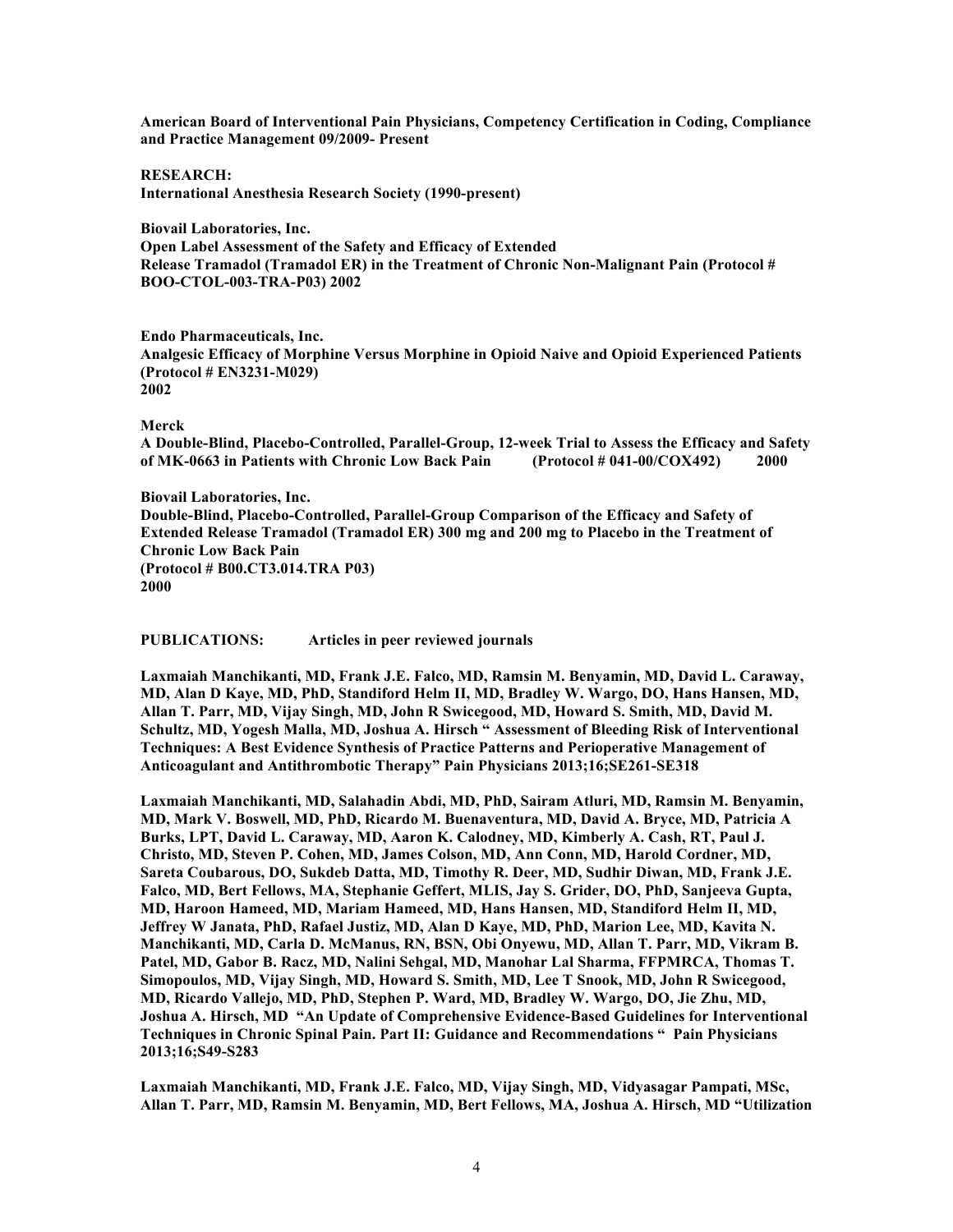**of Interventional Techniques in Managing Chronic Pain in the Medicare Population: Analysis of Growth Patterns from 2000 to 2011" Pain Physicians 2012;15;E969-E982** 

**Vijay Singh, MD, Laxmaiah Manchikanti, MD, Obi Onyewu, MD, Ramsin M. Benyamin, MD, Sukdeb Datta, MD, Stephanie Geffert, MLIS, Allan T. Parr, MD, Frank J.E. Falco, MD " An Update of the Appraisal of the Accuracy of Thoracic Discography as a Diagnostic Test for Chronic Spinal Pain" Pain Physicians 2012;15; E757-E776**

**Laxmaiah Manchikanti, MD, Frank J.E. Falco, MD, Vijay Singh, MD, Vidyasagar Pampati, MSc, Allan T. Parr, MD, Ramsin M. Benyamin, MD, Bert Fellows, MA, Joshua A. Hirsch, MD " Utilization of Interventional Techniques in Managing Chronic Pain in the Medicare Population: Analysis of Growth Patterns from 2000 to 2011 " Pain Physicians 2012;15;E969-E982**

**Laxmaiah Manchikanti, MD, Frank J.E. Falco, MD, Ramsin M. Benyamin, MD, David L. Caraway, MD, Standiford Helm II, MD, Bradley W. Wargo, DO, Hans Hansen, MD, Allan T. Parr, MD, Vijay Singh, MD, Joshua A. Hirsch, MD "Assessment of Infection Control Practices for Interventional Techniques: A Best Evidence Synthesis of Safe Injection Practices and Use of Single-Dose Medication Vials" Pain Physicians 2012;15; E573-E614**

**Ramsin M. Benyamin, MD, Laxmaiah Manchikanti, MD, Allan T. Parr, MD, Sudhir Diwan, MD, Vijay Singh, MD, Frank J.E. Falco, MD, Sukdeb Datta, MD, Salahadin Abdi, MD, PhD, Joshua A. Hirsch, MD The Effectiveness of Lumbar Interlaminar Epidural Injections in Managing Chronic Low Back and Lower Extremity Pain" Pain Physicians 2012;15;E363-E404.** 

**Laxmaiah Manchikanti, MD, Salahadin Abdi, MD, PhD, Sairam Atluri, MD, Carl C Balog, MD, Ramsin M. Benyamin, MD, Mark V. Boswell, MD, PhD, Keith R Brown, PharmD, Brian M. Bruel, MD, David A. Bryce, MD, Patricia A Burks, LPT, Allen W. Burton, MD, Aaron K. Calodney, MD, David L. Caraway, MD, Kimberly A. Cash, RT, Paul J. Christo, MD, Kim S. Damron, RN, Sukdeb Datta, MD, Timothy R. Deer, MD, Sudhir Diwan, MD, Ike Eriator, MD, Frank J.E. Falco, MD, Bert Fellows, MA, Stephanie Geffert, MLIS, Christopher G. Gharibo, MD, Scott E. Glaser, MD, Jay S. Grider, DO, PhD, Haroon Hameed, MD, Mariam Hameed, MD, Hans Hansen, MD, Michael E. Harned, MD, Salim M. Hayek, MD, PhD, Standiford Helm II, MD, Joshua A. Hirsch, MD, Jeffrey W Janata, PhD, Alan D Kaye, MD, PhD, Adam M Kaye, PharmD, David S. Kloth, MD, Dhanalakshmi Koyyalagunta, MD, Marion Lee, MD, Yogesh Malla, MD, Kavita N. Manchikanti, MD, Carla D. McManus, RN, BSN, Vidyasagar Pampati, MSc, Allan T. Parr, MD, Ramarao Pasupuleti, MD, Vikram B. Patel, MD, Nalini Sehgal, MD, Sanford M. Silverman, MD, Vijay Singh, MD, Howard S. Smith, MD, Lee T Snook, MD, Daneshvari R. Solanki, MD, Deborah H Tracy, MD, Ricardo Vallejo, MD, PhD, Bradley W. Wargo, DO "American Society of Interventional Pain Physicians (ASIPP) Guidelines for Responsible Opioid Prescribing in Chronic Non-Cancer Pain: Part 2 - Guidance" Pain Physicians 2012; 15;S67-S116.**

**Laxmaiah Manchikanti, MD, Salahadin Abdi, MD, PhD, Sairam Atluri, MD, Carl C Balog, MD, Ramsin M. Benyamin, MD, Mark V. Boswell, MD, PhD, Keith R Brown, PharmD, Brian M. Bruel, MD, David A. Bryce, MD, Patricia A Burks, LPT, Allen W. Burton, MD, Aaron K. Calodney, MD, David L. Caraway, MD, Kimberly A. Cash, RT, Paul J. Christo, MD, Kim S. Damron, RN, Sukdeb Datta, MD, Timothy R. Deer, MD, Sudhir Diwan, MD, Ike Eriator, MD, Frank J.E. Falco, MD, Bert Fellows, MA, Stephanie Geffert, MLIS, Christopher G. Gharibo, MD, Scott E. Glaser, MD, Jay S. Grider, DO, PhD, Haroon Hameed, MD, Mariam Hameed, MD, Hans Hansen, MD, Michael E. Harned, MD, Salim M. Hayek, MD, PhD, Standiford Helm II, MD, Joshua A. Hirsch, MD, Jeffrey W Janata, PhD, Alan D Kaye, MD, PhD, Adam M Kaye, PharmD, David S. Kloth, MD, Dhanalakshmi Koyyalagunta, MD, Marion Lee, MD, Yogesh Malla, MD, Kavita N. Manchikanti, MD, Carla D. McManus, RN, BSN, Vidyasagar Pampati, MSc, Allan T. Parr, MD, Ramarao Pasupuleti, MD, Vikram B. Patel, MD, Nalini Sehgal, MD, Sanford M. Silverman, MD, Vijay Singh, MD, Howard S. Smith, MD, Lee T Snook, MD, Daneshvari R. Solanki, MD, Deborah H Tracy, MD, Ricardo Vallejo, MD, PhD, Bradley W. Wargo, DO**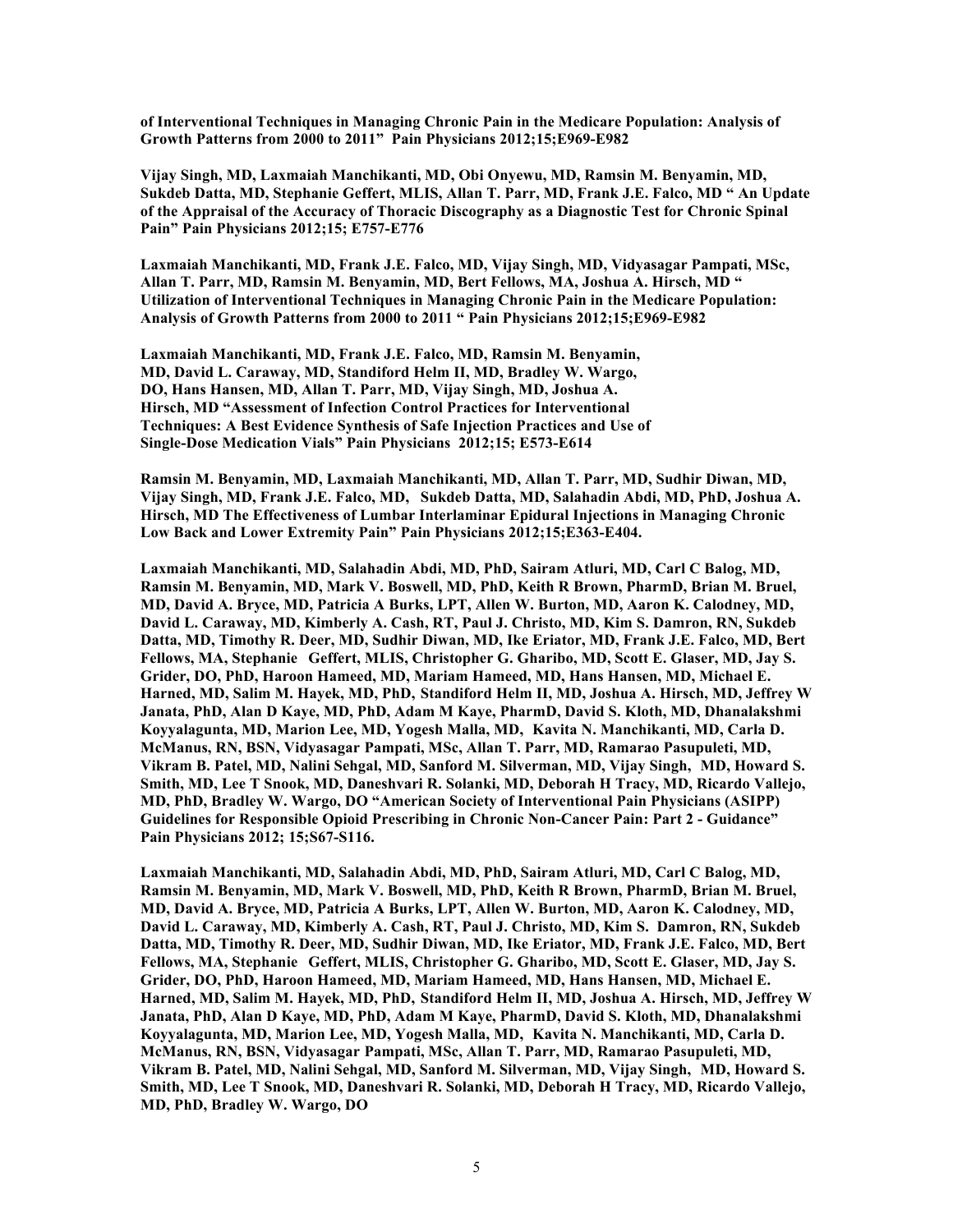**"American Society of Interventional Pain Physicians (ASIPP) Guidelines for Responsible Opioid Prescribing in Chronic Non-Cancer Pain: Part I – Evidence Assessment" Pain Physicians 2012;15;S1-S66.**

**Allan T. Parr, MD, Laxmaiah Manchikanti, MD, Haroon Hameed, MD, Ann Conn, MD, Kavita N. Manchikanti, MD, Ramsin M. Benyamin, MD, Sudhir Diwan, MD, Vijay Singh, MD, Salahadin Abdi, MD, PhD " Caudal Epidural Injections in the Management of Chronic Low Back Pain: A Systematic Appraisal of the Literature " Pain Physicians 2012;15;E159-1198**

**Laxmaiah Manchikanti,MD, Allan T. Parr, MD, Vijay Singh,MD, and Bert Fellows, MA "Ambulatory Surgery Centers and Interventional Techniques: A Look at Long-Term Survival" Pain Physicians 2011; 14:E177-E215**

**Laxmaiah Manchikanti,MD, Frank J.E. Falco, MD, Ramsin Benjamin, MD, Standiford Helm, II, MD, Allan T. Parr, MD, and Joshua A. Hirsch, MD "The Impact of Comparitive Effectiveness Research on Interventional Pain Management: Evolution from Medicare Modernization Act to Patient Protection and Affordable Care Act and the Patient-Centered Outcomes Research Institute" Pain Physicians 2011; 14:E249-E282**

**Laxmaiah Manchikanti,MD, David Caraway, MD, Allan T. Parr, MD Bert Fellows, MA, and Joshua A. Hirsch, MD**

**"Patient Protection and Affordable Care Act of 2010. Reforming the Health Care Reform for the New Decade" Pain Physician 2011;14;E35-E67**

**Ramsin Benjamin, MD, Vijay Singh, Md, Allan T. Parr, MD, Ann Conn, MD, Sudhir Diwan, MD, and Salahandin Abdi, MD, PhD "Systematic Review of the Effectiveness of Cervical Epidurals in the Management of Chronic Neck** 

**Pain" Pain Physicians 2009: 12:1:137-157**

**Allan T. Parr, MD, Sudhir Diwan,MD, and Salahandin Abdi, MD, PhD "Lumbar Interlaminar Epidural Injections in Managing Chronic Low Back and Lower Extremity Pain: A Systemic Review" Pain Physicians 2009: 12:1: 163-188**

**Laxmaiah Manchikanti, MD, Mark V. Boswell, MD, PhD, Vijay Singh, MD, Ramsin M. Benyamin, MD, Bert Fellows, MA, Salahadin Abdi, MD, PhD, Ricardo M. Buenaventura, MD, Ann Conn, MD, Sukdeb Datta, MD, Richard Derby, MD, Frank J.E. Falco, MD, Stephanie Erhart, MS, Sudhir Diwan, MD, Salim M. Hayek, MD, PhD, Standiford Helm II, MD, Allan T. Parr, MD, David M. Schultz, MD, Howard S. Smith, MD, Lee R. Wolfer, MD, Joshua A. Hirsch, MD " Comprehensive Evidence-Based Guidelines for Interventional Techniques in the Management of Chronic Spinal Pain" Pain Physicians 2009;12;699-802**

## **CONTINUING EDUCATION:**

**Anesthesiology: Emerging Risks in Opioids, Obesity and Obstructive Sleep Apnea April 14, 2015 1 Category 1 Credit**

**Clinical Practice Guidelines and the Standard of Care April 14, 2015 1 Category 1 Credit**

**American Society of Interventional Pain Physicians 16h Annual Meeting April 9-11, 2015 19 Category 1 Credits**

**A 64 year-old man with hypertension needs pain relief or a back injury June 12, 2014 1 Category 1 Credit**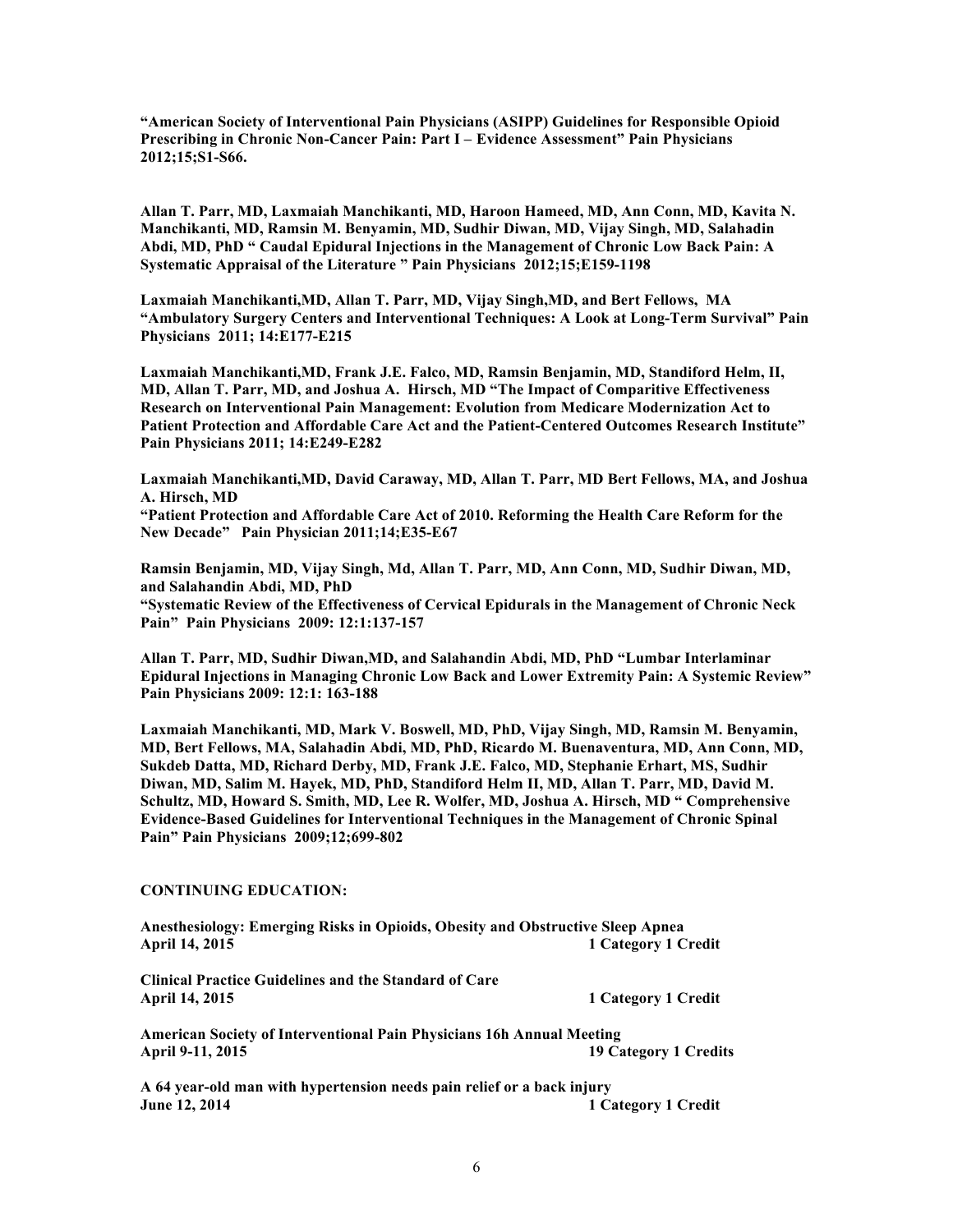7 **Cadaver Workshop September 14-16, 2012 20.5 hours AMA PRA Cat 1 Credits April 12-15, 2012 24.5 hours of 1-A CME Credits**

**American Society of Interventional Pain Physicians Comprehensive Didactic Review Course and** 

**Virginia Commonwealth University School of Medicine Southern Pain Society 2012 Annual Meeting Dec. 01- 02, 2012 10 AMA Category 1 Credits**

**The American Osteopathic Association of Prolotherapy Regenerative Medicine "Annual Spring Training Seminar"**

**American Society of Interventional Pain Physician Comprehensive Didactic Review Course and Cadaver Workshop (Basic, Intermediate, and Comprehensive Interventional Pain Management Examination Preparation Course) Feb. 24-26, 2012 12.50 CME Credits**

**Virginia Commonwealth University School of Medicine Southern Pain Society 2011 Annual Meeting Dec.2-4, 2011 11 CME Credits** 

**American Society of Interventional Pain Physicians 13th Annual Meeting June 25-27, 2011 18.75 CME Credits**

**American Society of Interventional Pain Physicians Comprehensive Review Course and Cadaver Workshop (Basic, Intermediate, and Comprehensive Interventional Pain Management Examination Preparation Course) April 23-25, 2011 20.25 CME Credit**

**American Society of Interventional Pain Physicians Comprehensive Didactic Review Course and Cadaver Workshop February 18-20, 2011 20.25 CME Credits**

**Emory University School of Medicine Practical Pain Management in 2011 October 1-3, 2010** 11.75 CME Credits

**American Society of interventional Pain Physicians 12th Annual Meeting June 26-28, 2010 17.25 CME credits**

**American Society of Interventional Pain Physicians Comprehensive Review Course and Cadaver Workshop :Basic, Intermediate, and Comprehensive Interventional Pain Management Examination Preparation Course April 23-25, 2010 20.5 CME credits** 

**American Society of Interventional Pain Physicians 15th Annual Meeting June 8-10, 2013 13.75 Category 1 Credits**

**Nov. 16-17, 2013 21.75 Category 1 Credits**

**Examination Preparation Course)**

**American Society of Interventional Pain Physicians Comprehensive Didactic review Course and Cadaver Workshop (Basic, Intermediate, and Comprehensive Interventional Pain Management** 

**April 4-6, 2014 18.75 Category 1 Credits**

**A 21-year-old athlete with a shoulder injury presents with flu-like symptoms June 2, 2014 1 Category 1 Credit**

**American Society of Interventional Pain Physicians 16th Annual Meeting**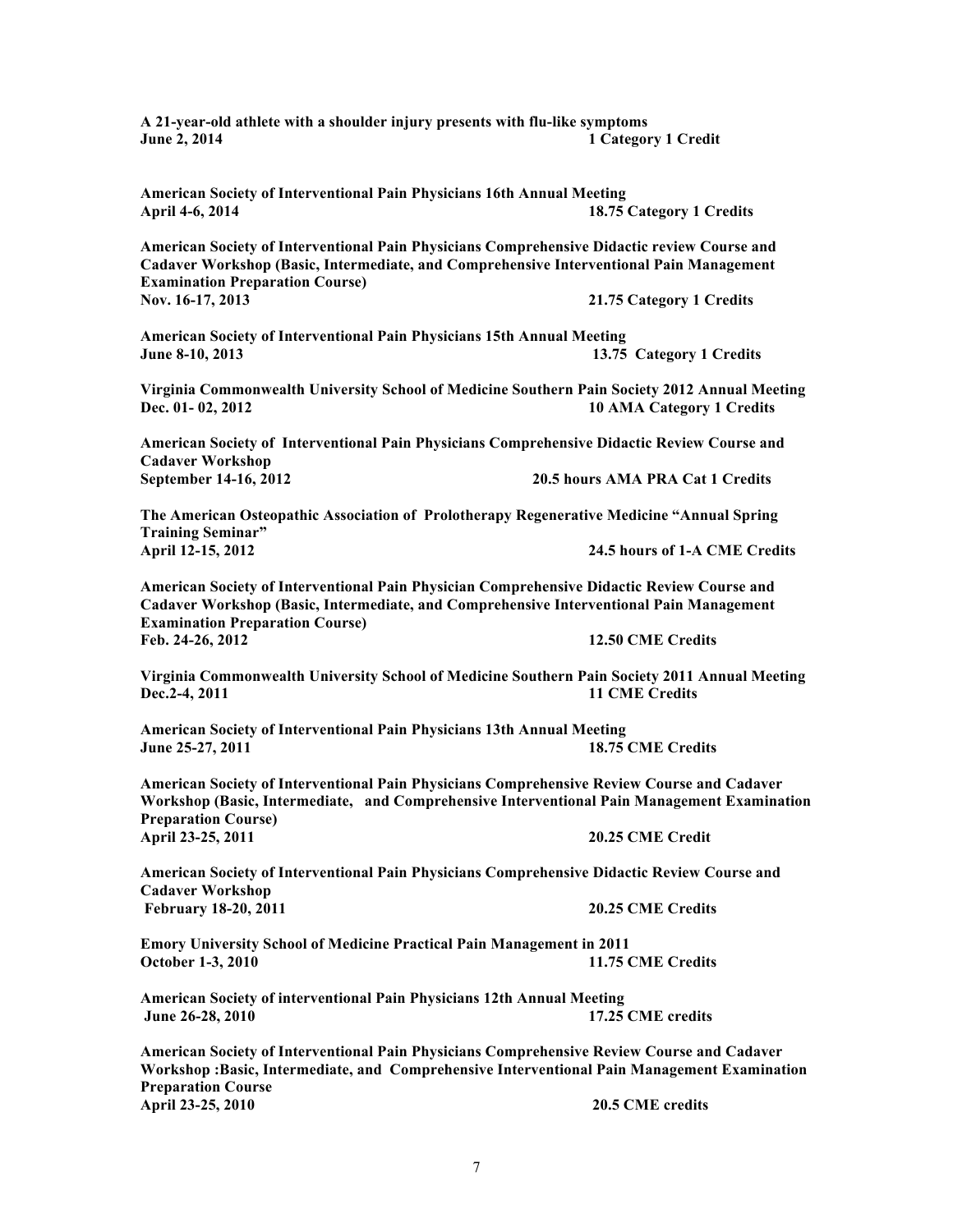| American Board Interventional Pain Physicians Coding, Compliance and Practice Management<br><b>Review</b>                                                                                    |                       |  |
|----------------------------------------------------------------------------------------------------------------------------------------------------------------------------------------------|-----------------------|--|
| <b>August 2009</b>                                                                                                                                                                           | <b>16 CME Credits</b> |  |
| American Board of Interventional Pain Physicians Controlled Substance Management Review<br>August 2009                                                                                       | 15.5 CME Credits      |  |
| American Society of Interventional Pain Physicians 11th Annual Meeting<br>June 27-30, 2009                                                                                                   | <b>21 CME Credits</b> |  |
| <b>Ambulatory Surgery Foundation ASC's 2009 Meeting</b><br>April 25, 2009                                                                                                                    | <b>16 CME Credits</b> |  |
| Scepter CME Testing your knowledge in renal cell carcinoma: A case-based activity<br><b>October 27, 2008</b>                                                                                 | <b>1 CME Credit</b>   |  |
| The Center for Biomedical Continuing Education Emerging Strategies Using Targeted Agents for<br>the Treatment of Early-Stage Colorectal Cancer                                               |                       |  |
| <b>October 25, 2008</b>                                                                                                                                                                      | 0.5 CME Credit        |  |
| <b>Massachusetts Medical Society Journal Watch: Infectious Diseases, Hypertension</b><br><b>October 25, 2008</b>                                                                             | 1 CME Credit          |  |
| The University of Pennsylvania School of Medicine Medpage Today CME Briefing: Opioid<br><b>Resistance in Fibromyalgia Explained by Receptor Function</b>                                     |                       |  |
| <b>October 25, 2008</b>                                                                                                                                                                      | 0.25 CME Credit       |  |
| The University of Pennsylvania School of Medicine Medpage Today CME Briefing: 'Ugly Duckling'<br><b>Moles May Be Melanomas</b>                                                               |                       |  |
| <b>October 25, 2008</b>                                                                                                                                                                      | 0.25 CME Credit       |  |
| The University of Pennsylvania School of Medicine Medpage Today CME Briefing: ACR:<br>Investigational Agent Shows Edge Over Placebo in Reducing Fibromyalgia Pain<br><b>October 25, 2008</b> | 0.25 CME Credit       |  |
|                                                                                                                                                                                              |                       |  |
| The University of Pennsylvania School of Medicine Medpage Today CME Briefing: CROI:<br><b>Atazanavir Equals Lopinavir in Head-On Contest</b>                                                 |                       |  |
| <b>October 25, 2008</b>                                                                                                                                                                      | 0.25 CME Credit       |  |
| The Discovery Institute of Medical Education Biologic Therapies for SLE: Update on Clinical Trials                                                                                           |                       |  |
| <b>October 25, 2008</b>                                                                                                                                                                      | 0.5 CME Credit        |  |
| Massachusetts Medical Society Journal Watch (Psychiatry): Schizophrenia<br><b>October 25, 2008</b>                                                                                           | 1 CME Credit          |  |
| Massachusetts Medical Society Journal Watch: Renal Function, SSRIs, Osteonecrosis, Calcium<br>Supplementation                                                                                |                       |  |
| <b>October 25, 2008</b>                                                                                                                                                                      | 1 CME Credit          |  |
| Massachusetts Medical Society Journal Watch: Primary Prevention of Adverse Cardiac Events<br><b>October 25, 2008</b>                                                                         | <b>1 CME Credit</b>   |  |
| <b>Massachusetts Medical Society Journal Watch Online: Sleep</b><br><b>October 25, 2008</b>                                                                                                  | 1 CME Credit          |  |
| <b>Massachusetts Medical Society Journal Watch Cardiology: Stents</b><br><b>October 25, 2008</b>                                                                                             | 1 CME Credit          |  |
|                                                                                                                                                                                              |                       |  |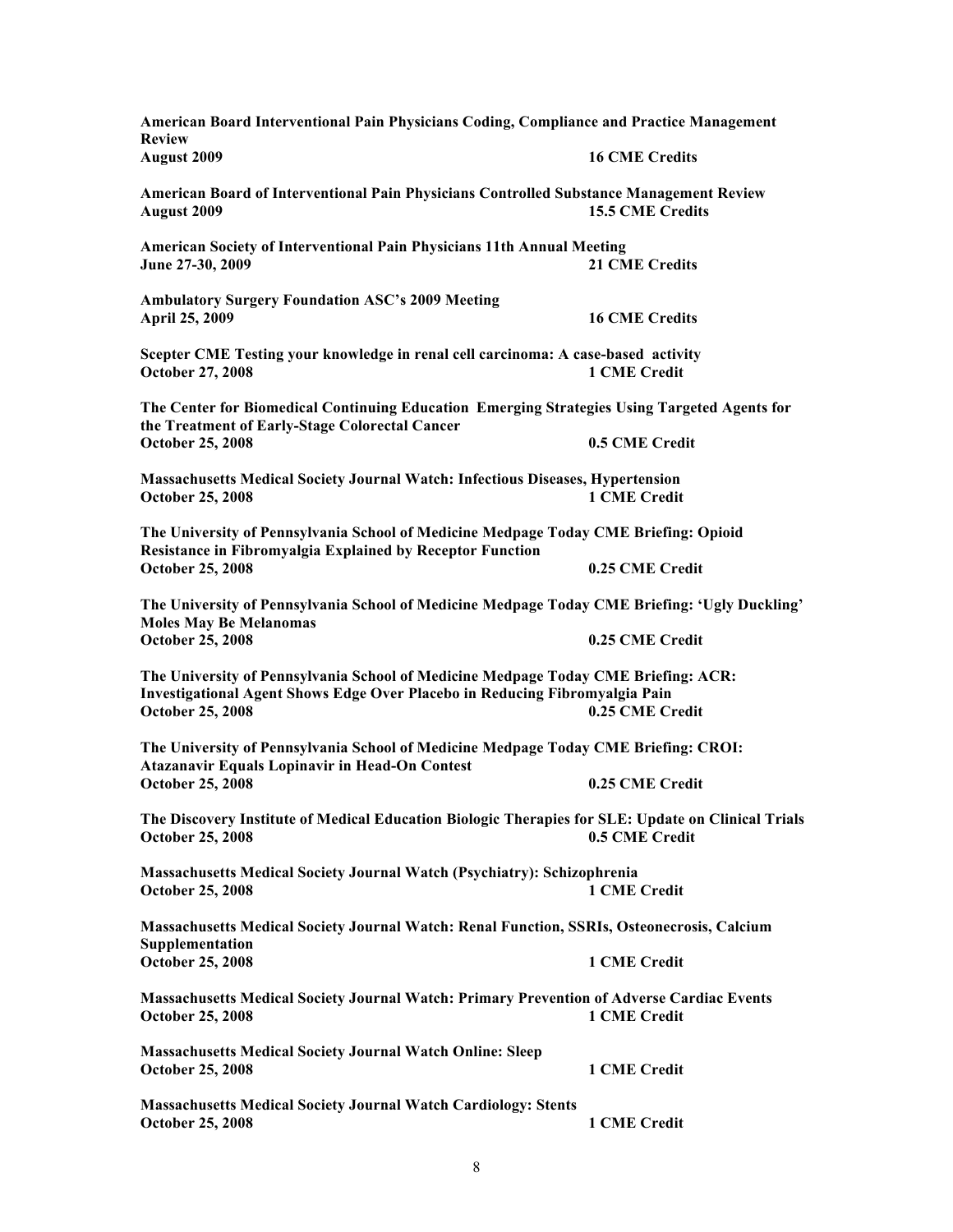| The University of Louisville School of Medicine ASIPP 10th Annual Meeting<br>June 22, 2008                                                                                    | 9.75 CME Credits |  |
|-------------------------------------------------------------------------------------------------------------------------------------------------------------------------------|------------------|--|
| The University of Louisville School of Medicine SIPMS 3rd Annual Meeting (ASIPP)<br>June 21, 2008                                                                             | 7.25 CME Credits |  |
| The University of Louisville School of Medicine Practice Management Conference (ASIPP)<br>June 21, 2008                                                                       | 7.25 CME Credits |  |
| Medical Education Resources 2007 Update of the ACC/AHA Guidelines for Unstable<br><b>Angina/NSTEMI: New Recommendations for the Emergency Department</b><br>December 12, 2007 | 0.5 CME Credit   |  |
| Johns Hopkins University School of Medicine Brief Review of the Epidemiology, Diagnosis, and                                                                                  |                  |  |
| <b>Treatment of Barret's Esophagus</b><br>December 12, 2007                                                                                                                   | 0.5 CME Credits  |  |
| MediCom Worldwide, Inc. Effectively Assessing and Managing Chronic Pain with Breakthrough<br><b>Episodes</b>                                                                  |                  |  |
| December 12, 2007                                                                                                                                                             | 0.5 CME Credit   |  |
| Massachusetts Medical SocietyGastroenterology: Anal Fissures, Colonoscopy, BE Ablation,<br>Obesity and HCC                                                                    |                  |  |
| December 12, 2007                                                                                                                                                             | 1.0 CME Credit   |  |
| <b>Massachusetts Medical SocietyAnticoagulation and Antiplatelet Agents</b><br>December 12, 2007                                                                              | 1.0 CME Credit   |  |
| <b>Massachusetts Medical Society Effects of Dietary Supplements</b><br>December 12, 2007                                                                                      | 1.0 CME Credit   |  |
| Massachusetts Medical Society Hyperparathyroidism, Hyponatremia, Diabetic Neuropathy,                                                                                         |                  |  |
| <b>Glycemic Control</b><br>December 12, 2007                                                                                                                                  | 1.0 CME Credit   |  |
| <b>Massachusetts Medical Society Venous Thromboembolism</b><br>December 12, 2007                                                                                              | 1.0 CME Credit   |  |
| Massachusetts Medical Society Women's Health: Preterm Labor, Muscle Cramps, Interpregnancy                                                                                    |                  |  |
| <b>Weight Gain, Emergency Contraception</b><br>December 12, 2007                                                                                                              | 1.0 CME Credit   |  |
| <b>Massachusetts Medical Society Gastroenterology: IBD, DILI, Tube Feeding, Coxibs</b><br><b>December 12, 2007</b>                                                            | 1.0 CME Credit   |  |
| <b>Massachusetts Medical Society Bacterial Diseases, Viral Diseases, Seizures</b><br><b>December 12, 2007</b>                                                                 | 1.0 CME Credit   |  |
| <b>Massachusetts Medical Society Child Abuse, SSRIs, Venlafaxine, Prisoner Deaths</b><br><b>December 12, 2007</b>                                                             | 1.0 CME Credit   |  |
| <b>Massachusetts Medical Society Alcohol-Use Disorders</b><br>December 12, 2007                                                                                               | 1.0 CME Credit   |  |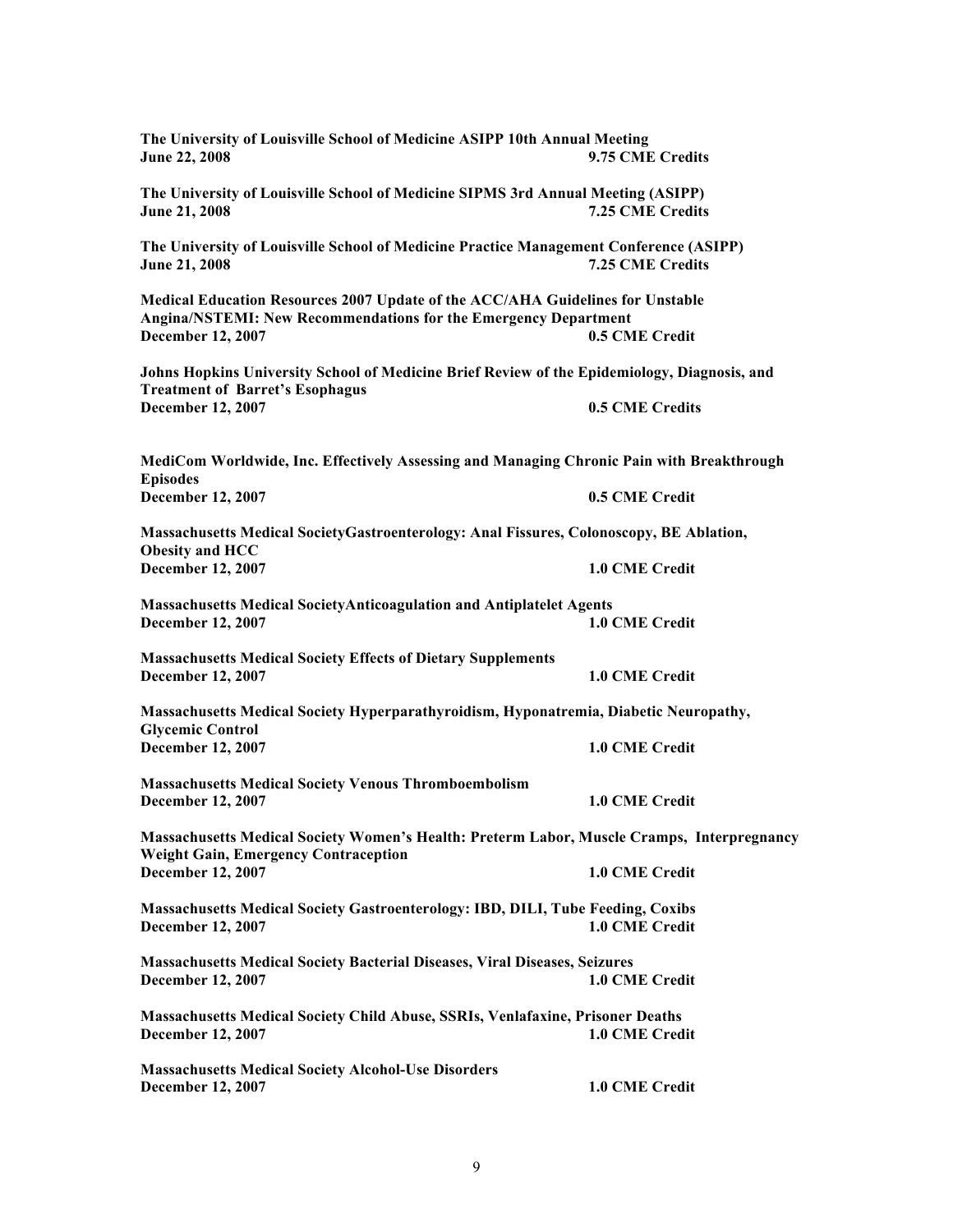| <b>Massachusetts Medical Society Hypertension, Epidemiology, Prehypertension</b><br>December 12, 2007                                     | 1.0 CME CrediT        |  |
|-------------------------------------------------------------------------------------------------------------------------------------------|-----------------------|--|
| <b>Massachusetts Medical Society Parkinson and Alzheimer Disease</b><br>December 12, 2007                                                 | 1.0 CME Credit        |  |
| <b>Massachusetts Medical Society Psychiatry: Alzheimer Disease</b><br><b>December 12, 2007</b>                                            | 1.0 CME Credit        |  |
| <b>Massachusetts Medical Society Antibiotic Adverse Effects, Fungal Therapies</b><br><b>December 12, 2007</b>                             | 1.0 CME Credit        |  |
| <b>Massachusetts Medical Society Cancer Screening, Alarm Symptoms</b><br>December 12, 2007                                                | 1.0 CME Credit        |  |
| MediCom Worldwide, Inc. Optimizing Outcomes While Minimizing Risks in the Treatment                                                       |                       |  |
| of Breakthrough Pain<br>December 12, 2007                                                                                                 | 0.5 CME Credit        |  |
| Discovery Institute of Medical Education Improving Early Detection, Diagnosis, and Management of<br><b>Alpha-1 Antitrypsin Deficiency</b> |                       |  |
| December 5, 2007                                                                                                                          | 0.5 CME Credit        |  |
| American Society of Interventional Pain Physicians Instructor of Cadaver Workshop<br>December 2007                                        | <b>22 CME Credits</b> |  |
| US Micron Current Options in the Management of Postoperative Nausea<br><b>And Vomiting (PONV)</b>                                         |                       |  |
| <b>November 12, 2007</b>                                                                                                                  | 0.5 CME Credit        |  |
| Chatham Institute RAPID-Rheumatiod Arthritis: Primary Care Initiative for<br><b>Improved Diagnosis and Outcomes</b>                       |                       |  |
| <b>November 12, 2007</b>                                                                                                                  | 0.5 CME Credit        |  |
| University of Louisville-American Society of Interventional Pain Physicians 9th Annual Meeting<br>June 24-25, 2007                        | 11.5 CME Credits      |  |
| University of Louisville-Society of Interventional Pain Management Surgery Centers                                                        |                       |  |
| <b>2nd Annual Meeting</b><br>June 23, 2007                                                                                                | 3.50 CME Credits      |  |
| <b>Massachusetts Medical Society Pneumonia and TB, C. Difficile</b><br>May 30, 2007                                                       | 0.5 CME Credit        |  |
| Massachusetts Medical Society Pulmonary Hypertension, Cystic Fibrosis, Nicotine Patches, NPPV<br>May 30, 2007                             | 0.5 CME Credit        |  |
| <b>American Medical Resource Group Advanced Cardiac Life Support</b><br>May 23, 2007                                                      | <b>6 CME credits</b>  |  |
| American Society of Interventional Pain Physicians Instructor of Cadaver Workshop<br><b>May 2007</b>                                      | <b>22 CME Credits</b> |  |
| University of Pennsylvania School of Medicine Many Hot Flash Remedies a Flash in the Pan<br><b>February 13, 2007</b>                      | 0.25 CME Credit       |  |
| University of Louisville Interventional Techniques Review Course and A Comprehensive                                                      |                       |  |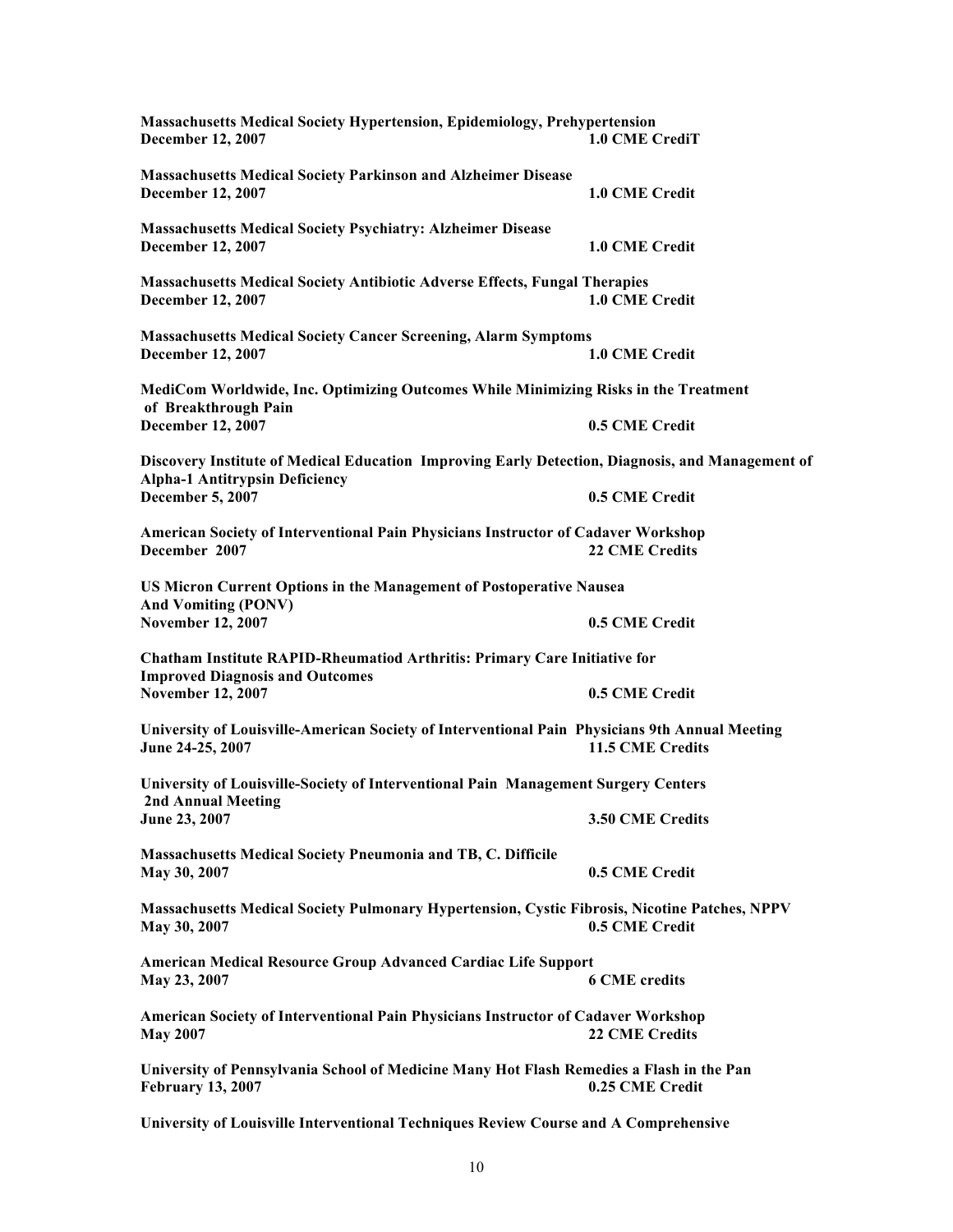**Intermediate/Advanced Cadaver Workshop December 1-3, 2006 23.25 CME Credits The Massachusetts Medical Society JW Psychiatry: Autism September 26, 2006 1 CME Credit The Massachusetts Medical Society JW Women's Health: Suicidality, Depression, Anxiety, Female Genital Cutting September 26, 2006 1 CME Credit The Massachusetts Medical Society JW Psychiatry: Novel Treatments for Depression September 26, 2006 1 CME Credit SciMed Reducing the Incidence and Burden of Illness of Herpes Zoster and Postherpetic Neuralgia Through Vaccination September 26, 2006 0.5 CME Credit University of Pennsylvania School of Medicine Yoga More Effective for Lower Back Pain than Aerobic Exercise September 25, 2006 0.25 CME Credit SciMed Diagnosing HBV: Signs, Symptoms, and Diagnostic Tests for Chronic Infection September 25, 2006 0.5 CME Credit Stanford School of Medicine Metabolic Effects of AED's in Women September 25, 2006 Association of Reproductive Health Professionals Choosing When to Menstruate: Role of Extended Contraception September 25, 2006 1 CME Credit Discovery Institute of Medical Education Overview of Endocannabinoid System September 25, 2006 0.5 CME Credit INNOVIA Education Institute Beginning with the End in Mind: The Study Design Leads to Clinically Important Results in CHARM September 25, 2006 0.5 CME Credit INNOVIA Education Institute Is it the Achieved Blood Pressure of Specific Medications That Make a Difference in Outcome in the Management of Hypertension? September 25, 2006 0.5 CME Credit Discovery Institute of Medical Education A Review of Pharmacologic Therapies of Multiple Sclerosis September 25, 2006 0.5 CME Credit Postgraduate Institute for Medicine Secondary Prevention of Ischemic Stroke: Antithrombotic Agents September 25, 2006 0.5 CME Credit Postgraduate Institute for Medicine Restless Leg Syndrome: Awareness and Recognition September 25, 2006 0.5 CME Credit Postgraduate Institute for Medicine Long-term Management of Bipolar Disorder: Importance of Maintenance September 25, 2006 0.5 CME Credit**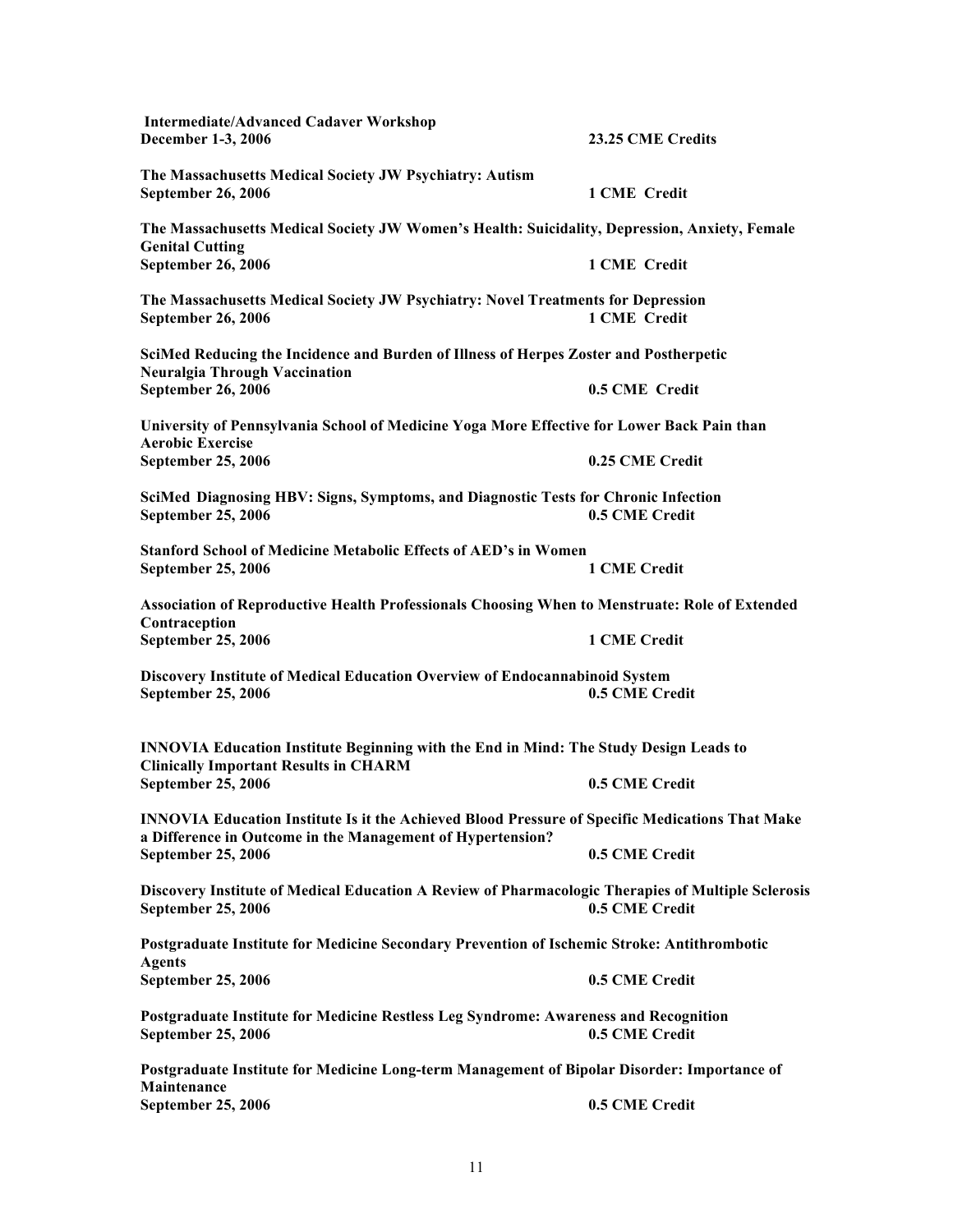| The John Hopkins University School of Medicine Basic Genetic Principles, Part 1<br><b>September 25, 2006</b>                                                                                                     | 0.5 CME Credit            |
|------------------------------------------------------------------------------------------------------------------------------------------------------------------------------------------------------------------|---------------------------|
| University of Louisville; American Society of Interventional Pain Physicians Comprehensive Imaging<br><b>Review Course Fluoroscopic Interpretation and Radiation Safety Examination</b><br>September 14-17, 2006 | 5.25 CME Credits          |
| University of Louisville; American Society of Interventional Pain Physicians 8th Annual Meeting and                                                                                                              |                           |
| <b>Legislative Session</b><br>June 24-28, 2005                                                                                                                                                                   | <b>13 CME Credits</b>     |
| <b>FASA Finance and Accounting for ASC's</b><br>December 5-7, 2005                                                                                                                                               | <b>7.15 Contact Hours</b> |
| <b>LMGMA Annual Conference</b><br>June 15-17, 2005                                                                                                                                                               | <b>16.75 CME Credits</b>  |
| <b>American Society of Interventional Pain Physicians Seventh Annual Meeting</b><br>April 1-3, 2005                                                                                                              | <b>17.5 CME Credits</b>   |
| American Society of Interventional Pain Physicians Cadaver Workshop/Lumbar, Thoracic, Cervical<br>March 12-13, 2005                                                                                              | <b>14.5 CME Credits</b>   |
| Comprehensive Interventional Cadaver Workshop Cervical, Thoracic, Lumbar<br>March 20-21, 2004                                                                                                                    | <b>14.5 CME Credits</b>   |
| <b>American Academy of Pain Medicine 20th Annual Meeting</b><br>March $4 - 7, 2004$                                                                                                                              | 32.75 CME Credits         |
| <b>Comprehensive Pain Medicine Board Review Course</b><br>September 10-14, 2003                                                                                                                                  | <b>51 CME Credits</b>     |
| <b>American Society of Anesthesiologists 2004 Annual Meeting</b><br>October 23-27, 2004                                                                                                                          | <b>20 CME Credits</b>     |
| <b>Comprehensive Pain Medicine Review Course</b><br><b>August 7-11, 2004</b>                                                                                                                                     | <b>48.50 CME Credits</b>  |
| Fifth Annual Meeting & Interventional Pain Management Symposium<br>September 6-8, 2003                                                                                                                           | <b>20 CME Credits</b>     |
| <b>American Academy of Pain Medicine 19th Annual Meeting</b><br><b>February 20-23, 2003</b>                                                                                                                      | <b>27 CME Credits</b>     |
| Fourth Annual Meeting & Interventional Pain Medicine./Practice Symposium<br>September 21-23, 2003                                                                                                                | <b>22 CME Credits</b>     |
| <b>ISIS 10th Annual Scientific Meeting</b><br>September 6-8. 2002                                                                                                                                                | <b>16 CME Credits</b>     |
| <b>Contemporary Pain Management Techniques: Methods of</b><br><b>Diagnosis/Treatment</b>                                                                                                                         |                           |
| November 24 - 24, 2002                                                                                                                                                                                           | <b>15 CME Credits</b>     |
|                                                                                                                                                                                                                  |                           |

**Clinical Practicum for the Management of Chronic Pain**